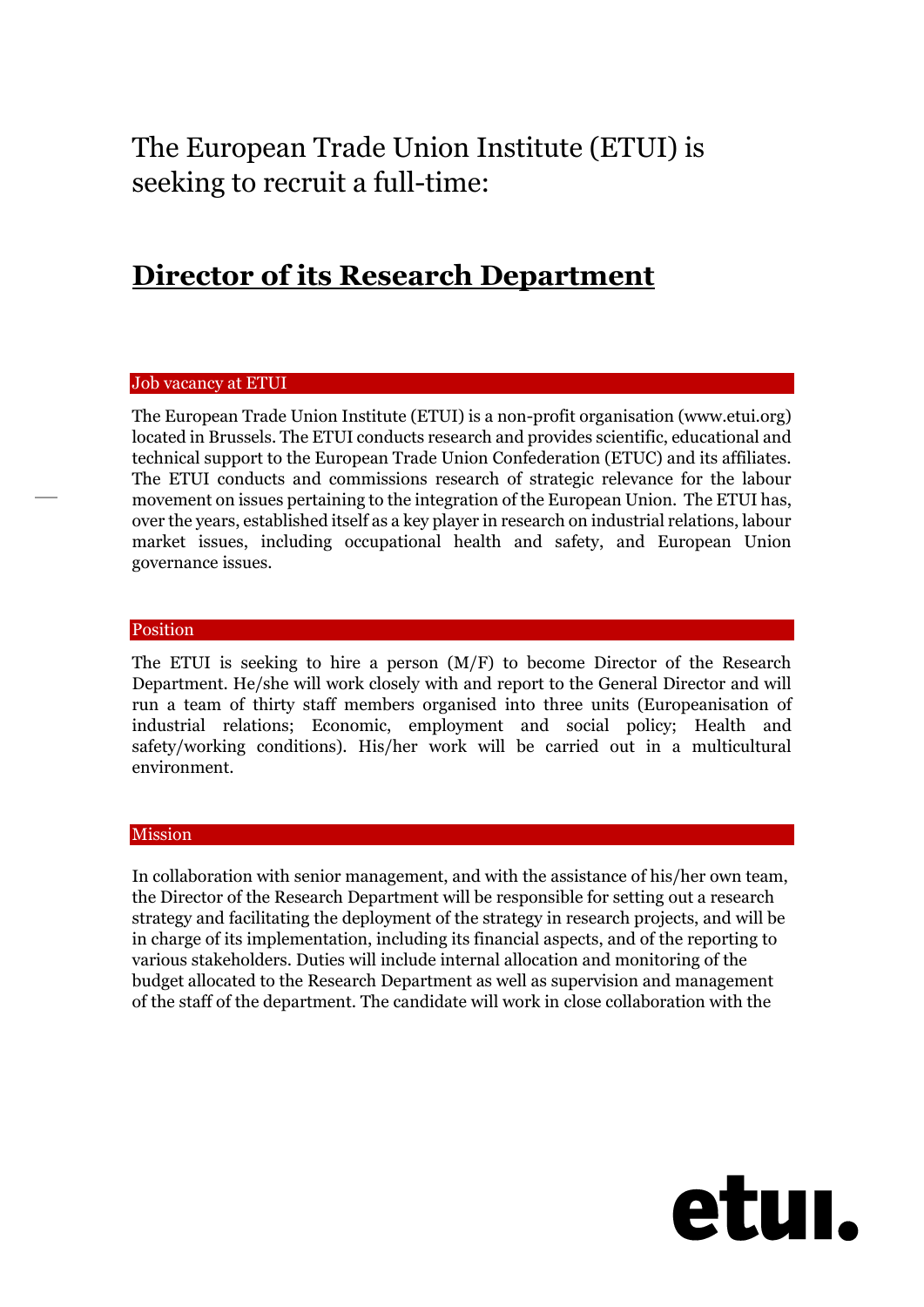ETUC, European sector-specific union organisations as well as national trade union organisations. He/she must (with his/her team) proactively develop research projects that address the changing world of work and provide insights into the functioning as well as the impact of European integration. She/he will collaborate closely with the Education Department.

## Responsibilities

- Contribute to the Institute's Strategic Plan and develop the strategy for its area of responsibilities;
- Organise and direct the activities of the Research department, promote innovation, encourage your team to achieve excellence and ensure a good working environment;
- Act as a point of reference and expert for your department, both internally and externally;
- Represent the Institute and establish external contacts;
- Take part in the sound financial management of the Institute and be responsible for managing the budgets of your department.

## Skills required

We are looking for a candidate with the ability to solve problems, to work autonomously, and to rigorously apply internal regulations, with good communication skills and a readiness to develop a strategy for research activities on a European scale that reflects the changing nature of the economic and social environment. The person should be willing to work in a complex environment.

#### Knowledge and experience

- PhD, or equivalent experience;
- Relevant professional experience with conducting and managing research on a broad range of issues of relevance for the trade union movement;
- Very good scientific reputation with a proven track record (publications);
- At least five years of experience in leading research projects and teams at a management level;
- Strong leadership, management and people skills and considerable experience in managing multicultural teams;
- Extensive experience in managing significant financial resources, including budgeting and internal control;
- In-depth knowledge of the European institutional system and the trade union movement;
- General knowledge of the European Commission's financial regulations;
- An excellent command of English (spoken and written) and/or French; knowledge of other languages is an asset;